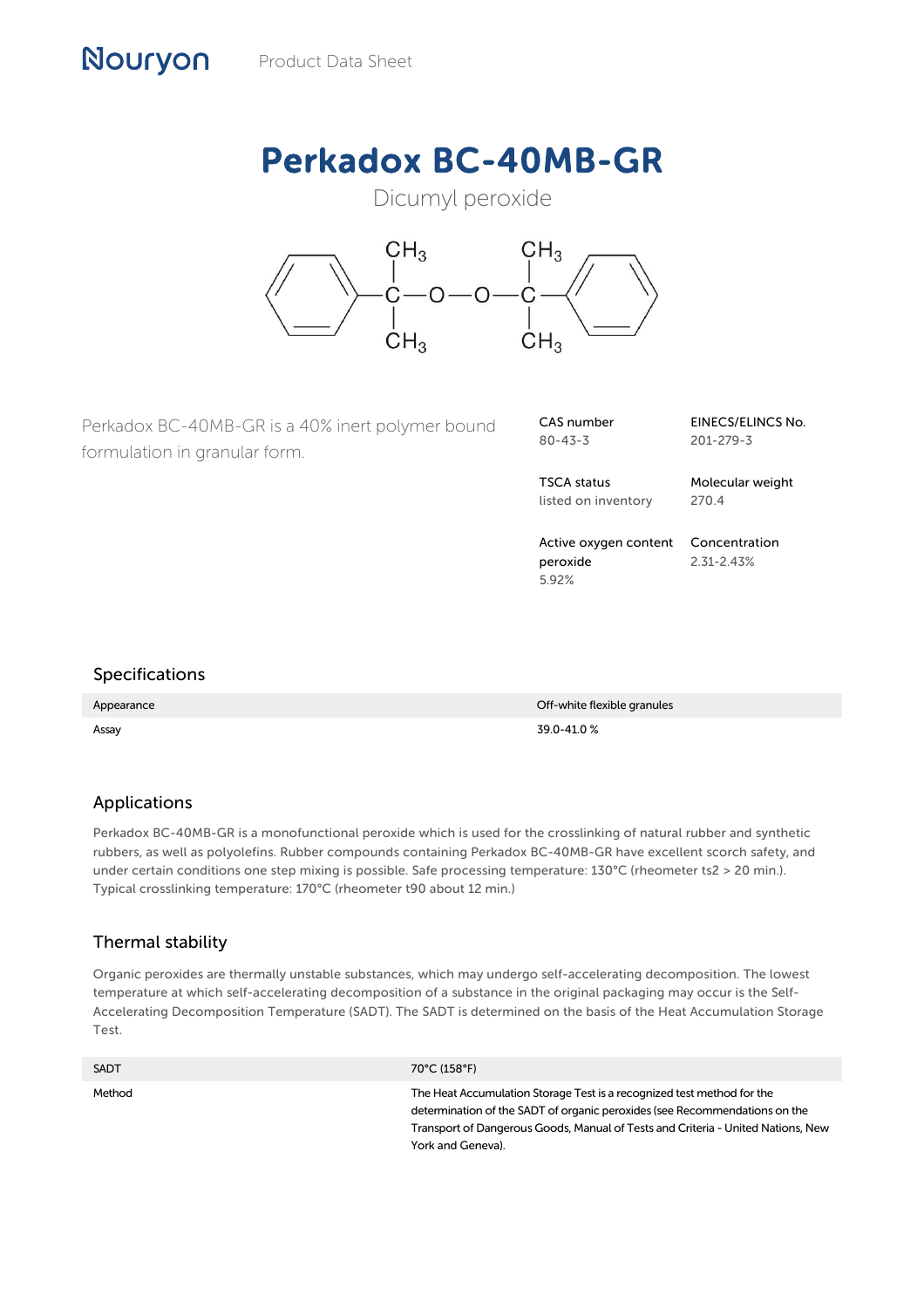# Storage

Due to the relatively unstable nature of organic peroxides a loss of quality can be detected over a period of time. To minimize the loss of quality, Nouryon recommends a maximum storage temperature (Ts max. ) for each organic peroxide product.

| Ts Max. | 30°C (86°F)                                                                                                                                                                        |
|---------|------------------------------------------------------------------------------------------------------------------------------------------------------------------------------------|
| Note    | When stored under these recommended storage conditions, Perkadox BC-40MB-<br>GR will remain within the Nouryon specifications for a period of at least 6 months<br>after delivery. |

### Packaging and transport

In North America Perkadox BC-40MB-GR is packed in non-returnable cartons of 55.1 lb net weight. In other regions the standard packaging is a cardboard box for 25 kg peroxide formulation. Both packaging and transport meet the international regulations. For the availability of other packed quantities contact your Nouryon representative. Perkadox BC-40MB-GR is classified as Flammable solid, class 4. 1, UN 1325.

# Safety and handling

Keep containers tightly closed. Store and handle Perkadox BC-40MB-GR in a dry well-ventilated place away from sources of heat or ignition and direct sunlight. Never weigh out in the storage room. Avoid contact with reducing agents (e. g. amines), acids, alkalis and heavy metal compounds (e. g. accelerators, driers and metal soaps). Please refer to the Safety Data Sheet (SDS) for further information on the safe storage, use and handling of Perkadox BC-40MB-GR. This information should be thoroughly reviewed prior to acceptance of this product. The SDS is available at nouryon.com/sdssearch.

#### Major decomposition products

Methane, Acetophenone, 2-Phenylpropanol-2, -methylstyrene